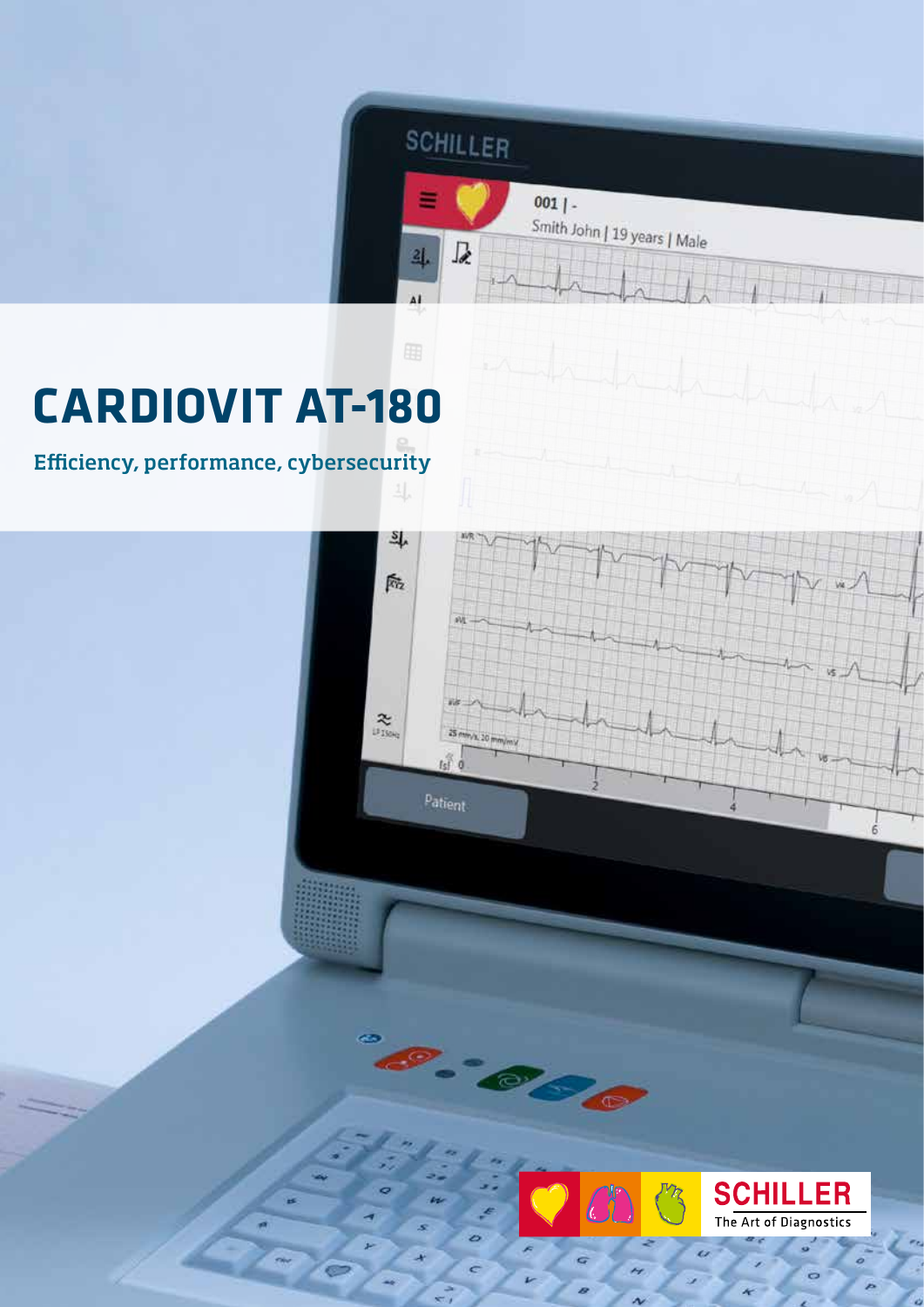# CARDIOVIT AT-180

Renowned SCHILLER technology in the state-of-the art electrocardiograph CARDIOVIT AT-180:

- High efficiency in any environment – ECG acquisition with only three clicks
- Cybersecurity
- Advanced clinical tools

### **HIGH EFFICIENCY IN ANY ENVIRONMENT**

From the emergency department to the cardiology clinic, efficiency and quality are essential. ECG acquisition has never been faster: Enter or download patient data with PDQ or worklist, acquire the ECG, print and transmit with only three clicks.



#### **EASY 1-2-3 STEPS**

- 1. Enter or download patient data. No mistakes with barcode and PDQ function.
- 2. Check signal quality and possible lead reversal before acquisition.
- 3. Review ECG, edit measurements and write the report before exporting or printing.

**ECG FRAMER:** Save time and avoid repeating ECGs. Let the patient relax and capture the best-quality ECG or multiple ECGs for patient observation over a 20-minute span. Measurements and interpretation are automatically generated for all ECGs. The continuous 12-lead ECG recordings and all captured ECGs are stored locally and transmitted to SEMA, SCHILLER's data management system.

## **CYBERSECURITY**

Bidirectional communication with EMR and HIS systems is available for all recording types. Data integrity and protection are supported with enhanced security features:

- User name and password authentication based on active directory (via SCHILLER server) or locally defined users
- High-security protocols for Wi-Fi connectivity
- : Data encrypted during transmission



Create a 10 seconds resting ECG from a resting rhythm recording of up to 20 minutes with ECG Framer

## **ADVANCED CLINICAL TOOLS**

**ETM SPORT:** The first automated ECG interpretation module designed for athletes, based on the latest Seattle Criteria.

**16-LEAD ECG:** The 16-lead resting ECG analysis (using a 14-wire patient cable) takes advantage of a right chest and back electrode to provide extended results for chest pain in adults.

**SAECG:** The analysis of late ventricular potentials in the ECG identifies post-MI patients predisposed to ventricular tachyarrhythmias and possible sudden cardiac death.

**VECTOR ECG:** 3-dimensional view of the cardiac electrical activity and complete diagnosis of frontal and posterior walls.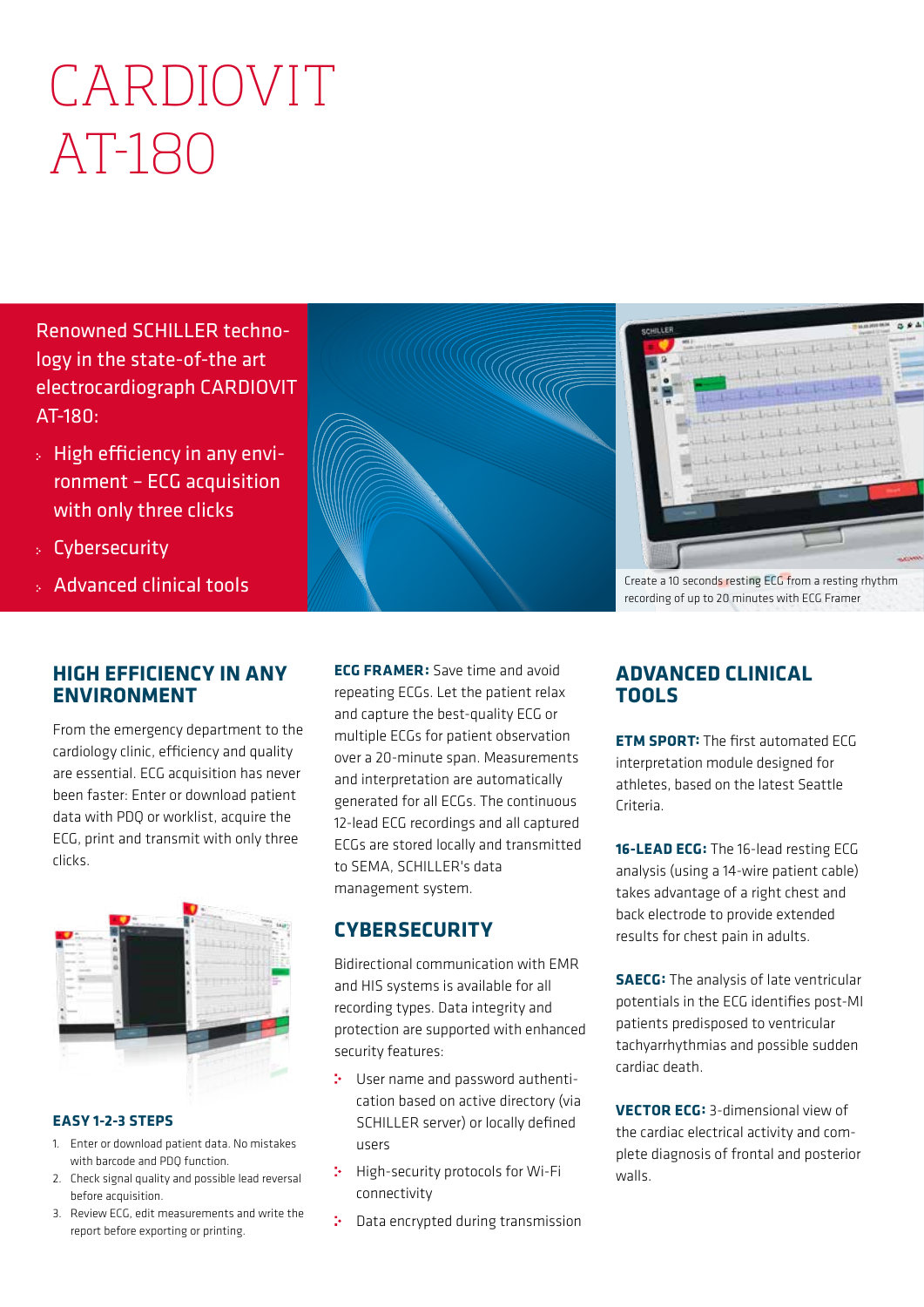

## **EXERCISE ECG**

Advanced exercise program with great flexibility in protocol definition for ergometers and treadmills. Print your customised report with the highresolution thermal printer. Fulldisclosure data enables review and re-analysis of every beat and arrhythmias for enhanced clinical confidence.